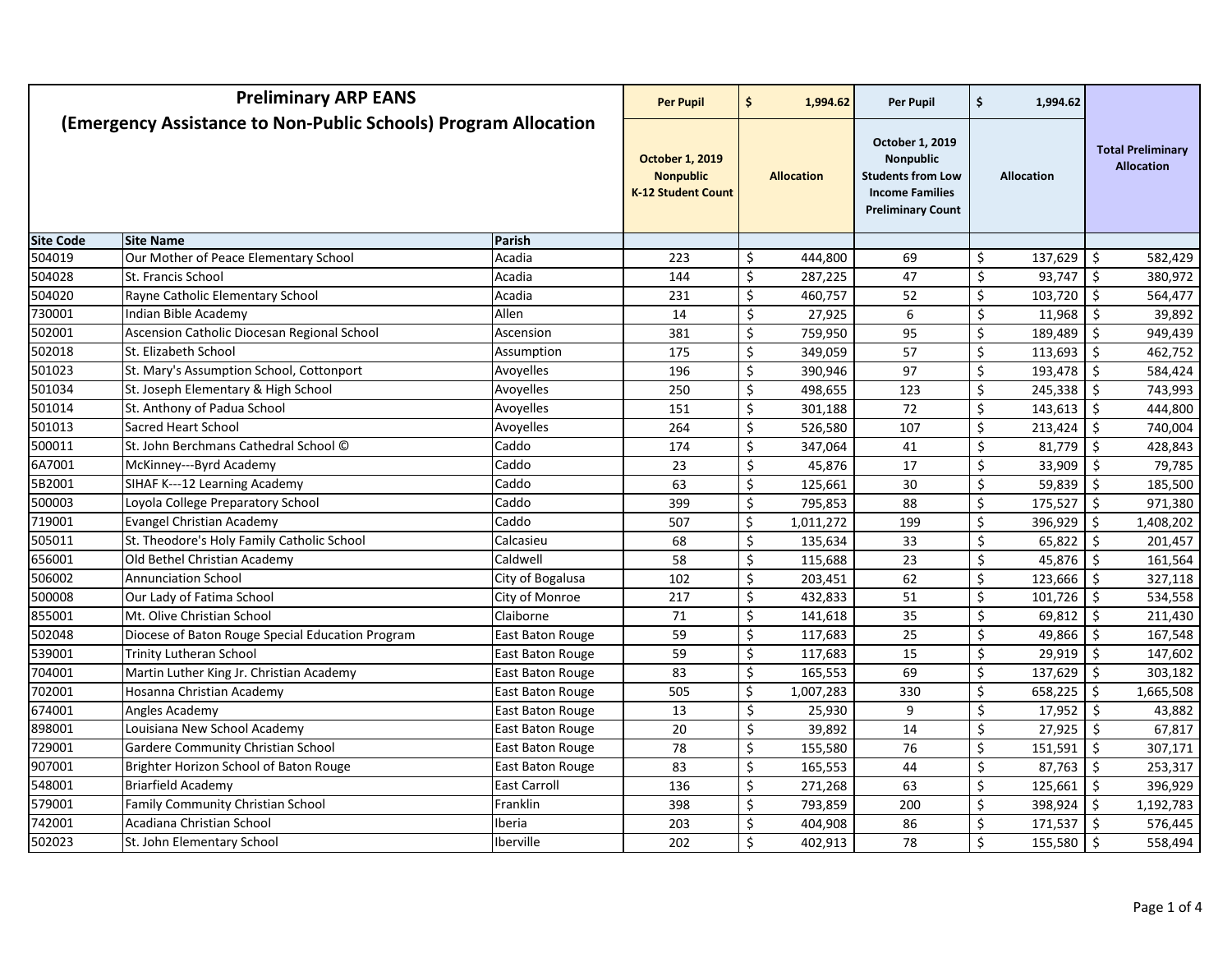| <b>Preliminary ARP EANS</b>                                     |                                                     | <b>Per Pupil</b>                                                        | \$<br>1,994.62    | Per Pupil                                                                                                             |     | \$<br>1,994.62    |                                               |    |           |
|-----------------------------------------------------------------|-----------------------------------------------------|-------------------------------------------------------------------------|-------------------|-----------------------------------------------------------------------------------------------------------------------|-----|-------------------|-----------------------------------------------|----|-----------|
| (Emergency Assistance to Non-Public Schools) Program Allocation |                                                     | <b>October 1, 2019</b><br><b>Nonpublic</b><br><b>K-12 Student Count</b> | <b>Allocation</b> | October 1, 2019<br><b>Nonpublic</b><br><b>Students from Low</b><br><b>Income Families</b><br><b>Preliminary Count</b> |     | <b>Allocation</b> | <b>Total Preliminary</b><br><b>Allocation</b> |    |           |
| <b>Site Code</b>                                                | <b>Site Name</b>                                    | Parish                                                                  |                   |                                                                                                                       |     |                   |                                               |    |           |
| 522001                                                          | Conquering Word Christian Academy                   | Jefferson                                                               | 11                | \$<br>21,941                                                                                                          | 11  | \$                | 21,941                                        | \$ | 43,882    |
| 506161                                                          | St. Therese Academy                                 | Jefferson                                                               | 112               | \$<br>223,397                                                                                                         | 27  | \$                | 53,855                                        | \$ | 277,252   |
| 506041                                                          | Our Lady of Perpetual Help School                   | Jefferson                                                               | 158               | \$<br>315,150                                                                                                         | 158 | \$                | 315,150                                       | \$ | 630,300   |
| 506094                                                          | St. Mary Magdalen School                            | Jefferson                                                               | 184               | \$<br>367,010                                                                                                         | 147 | \$                | 293,209                                       | \$ | 660,219   |
| 506059                                                          | St. Anthony School                                  | Jefferson                                                               | 222               | \$<br>442,806                                                                                                         | 88  | Ś.                | 175,527                                       | Ś  | 618,332   |
| 506044                                                          | Our Lady of Prompt Succor School                    | Jefferson                                                               | 223               | \$<br>444,800                                                                                                         | 223 | \$                | 444,800                                       | \$ | 889,601   |
| 506114                                                          | St. Rosalie School                                  | Jefferson                                                               | 264               | \$<br>526,580                                                                                                         | 181 | \$                | 361,026                                       | \$ | 887,606   |
| 506069                                                          | St. Cletus School                                   | Jefferson                                                               | 277               | \$<br>552,510                                                                                                         | 85  | \$                | 169,543                                       | Ś  | 722,052   |
| 506112                                                          | St. Rita School                                     | Jefferson                                                               | 287               | \$<br>572,456                                                                                                         | 142 | \$                | 283,236                                       | \$ | 855,692   |
| 506121                                                          | Visitation of Our Lady School                       | Jefferson                                                               | 369               | \$<br>736,015                                                                                                         | 107 | \$                | 213,424                                       | \$ | 949,439   |
| 506026                                                          | <b>Immaculate Conception School</b>                 | Jefferson                                                               | 428               | \$<br>853,697                                                                                                         | 177 | \$                | 353,048                                       | \$ | 1,206,745 |
| 506006                                                          | Archbishop Shaw High School                         | Jefferson                                                               | 433               | \$<br>863,670                                                                                                         | 153 | \$                | 305,177                                       | \$ | 1,168,847 |
| 506107                                                          | St. Philip Neri School                              | Jefferson                                                               | 448               | \$<br>893,590                                                                                                         | 145 | \$                | 289,220                                       | \$ | 1,182,810 |
| 506025                                                          | Academy of Our Lady                                 | Jefferson                                                               | 520               | \$<br>1,037,202                                                                                                       | 166 | \$                | 331,107                                       | \$ | 1,368,309 |
| 616001                                                          | Lutheran High School                                | Jefferson                                                               | 71                | \$<br>141,618                                                                                                         | 52  | \$                | 103,720                                       | \$ | 245,338   |
| 561001                                                          | Faith Lutheran School                               | Jefferson                                                               | $\overline{72}$   | \$<br>143,613                                                                                                         | 18  | \$                | 35,903                                        | \$ | 179,516   |
| 996001                                                          | <b>Islamic School of Greater New Orleans</b>        | Jefferson                                                               | 97                | \$<br>193,478                                                                                                         | 29  | \$                | 57,844                                        | \$ | 251,322   |
| 556001                                                          | Concordia Lutheran School                           | Jefferson                                                               | 127               | \$<br>253,317                                                                                                         | 33  | \$                | 65,822                                        | \$ | 319,139   |
| 504007                                                          | Holy Family Catholic School                         | Lafayette                                                               | 232               | \$<br>462,752                                                                                                         | 149 | \$                | 297,198                                       | \$ | 759,950   |
| 582001                                                          | Gethsemane Christian Academy                        | Lafayette                                                               | 45                | \$<br>89,758                                                                                                          | 17  | \$                | 33,909                                        | \$ | 123,666   |
| 503004                                                          | <b>Holy Savior School</b>                           | Lafourche                                                               | 70                | \$<br>139,623                                                                                                         | 17  | \$                | 33,909                                        | Ś. | 173,532   |
| 503003                                                          | <b>Holy Rosary School</b>                           | Lafourche                                                               | 113               | \$<br>225,392                                                                                                         | 27  | \$                | 53,855                                        | \$ | 279,247   |
| 664001                                                          | New Living Word School                              | Lincoln                                                                 | 26                | \$<br>51,860                                                                                                          | 15  | \$                | 29,919                                        | \$ | 81,779    |
| 714001                                                          | Southland Christian Academy aka Open Door Christian | Livingston                                                              | 28                | \$<br>55,849                                                                                                          | 28  | \$                | 55,849                                        | \$ | 111,699   |
| 714002                                                          | Southland Christian Elementary & Jr. High           | Livingston                                                              | 49                | \$<br>97,736                                                                                                          | 17  | \$                | 33,909                                        | \$ | 131,645   |
| 927001                                                          | Life of Christ Christian Academy/Alternative        | Orleans                                                                 | 36                | \$<br>71,806                                                                                                          | 18  | \$                | 35,903                                        | \$ | 107,709   |
| 506159                                                          | St. Benedict the Moor                               | Orleans                                                                 | 51                | \$<br>101,726                                                                                                         | 47  | \$                | 93,747                                        | Ś. | 195,473   |
| 506122                                                          | St. Katharine Drexel Preparatory School             | Orleans                                                                 | 125               | \$<br>249,328                                                                                                         | 102 | \$                | 203,451                                       | Ŝ. | 452,779   |
| 506116                                                          | St. Stephen School                                  | Orleans                                                                 | 144               | \$<br>287,225                                                                                                         | 118 | \$                | 235,365                                       | \$ | 522,590   |
| 506099                                                          | St. Michael Special School                          | Orleans                                                                 | 153               | \$<br>305,177                                                                                                         | 45  | \$                | 89,758                                        | \$ | 394,935   |
| 506079                                                          | St. Joan of Arc School                              | Orleans                                                                 | 166               | \$<br>331,107                                                                                                         | 97  | \$                | 193,478                                       | \$ | 524,585   |
| 506055                                                          | St. Alphonsus School                                | Orleans                                                                 | 198               | \$<br>394,935                                                                                                         | 137 | \$                | 273,263                                       | \$ | 668,198   |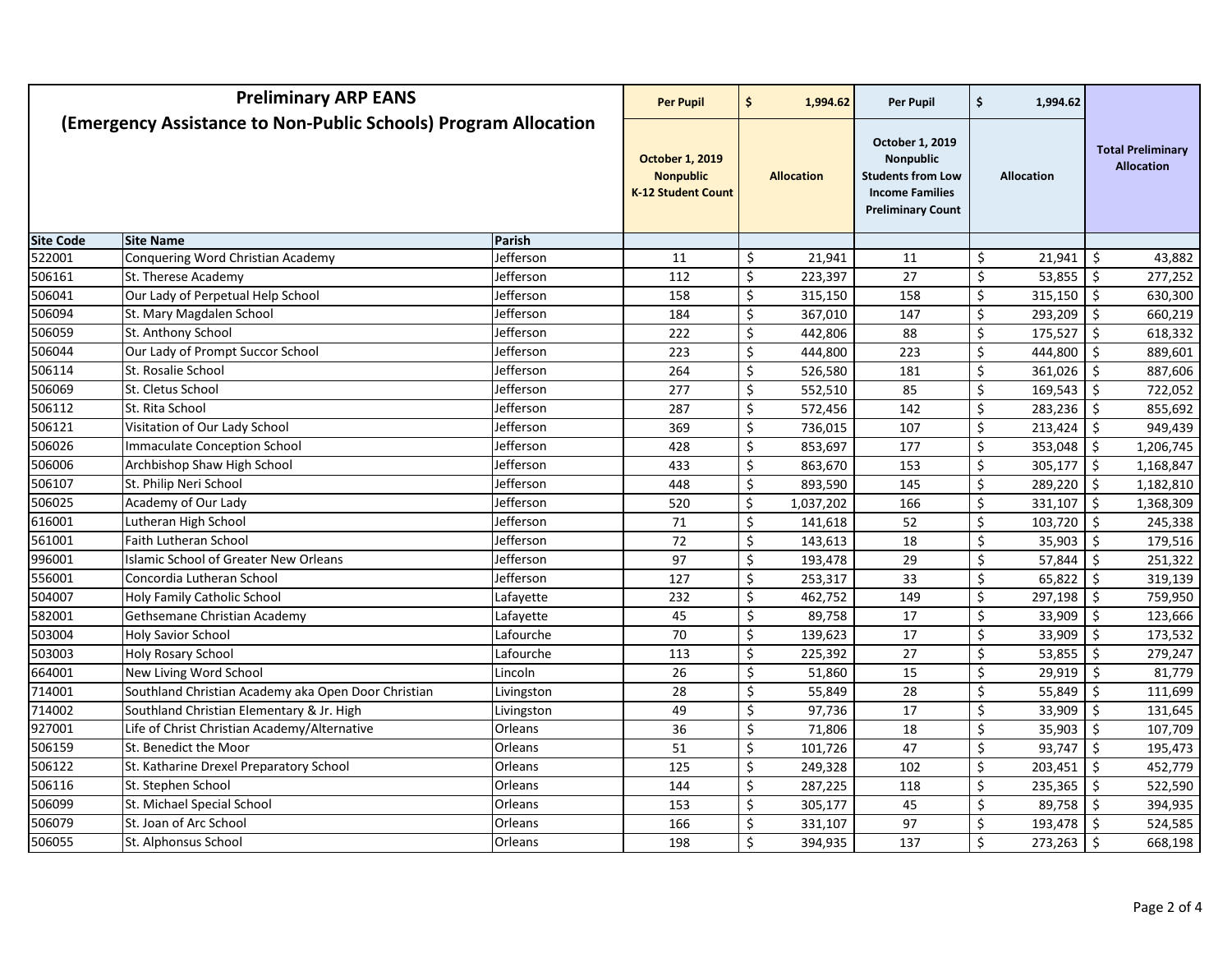| <b>Preliminary ARP EANS</b>                                     |                                              | <b>Per Pupil</b>                                                        | \$  | 1,994.62                | <b>Per Pupil</b>                                                                                                      | \$              | 1,994.62             |                                               |                     |           |
|-----------------------------------------------------------------|----------------------------------------------|-------------------------------------------------------------------------|-----|-------------------------|-----------------------------------------------------------------------------------------------------------------------|-----------------|----------------------|-----------------------------------------------|---------------------|-----------|
| (Emergency Assistance to Non-Public Schools) Program Allocation |                                              | <b>October 1, 2019</b><br><b>Nonpublic</b><br><b>K-12 Student Count</b> |     | <b>Allocation</b>       | October 1, 2019<br><b>Nonpublic</b><br><b>Students from Low</b><br><b>Income Families</b><br><b>Preliminary Count</b> |                 | <b>Allocation</b>    | <b>Total Preliminary</b><br><b>Allocation</b> |                     |           |
| <b>Site Code</b>                                                | <b>Site Name</b>                             | Parish                                                                  |     |                         |                                                                                                                       |                 |                      |                                               |                     |           |
| 506087                                                          | St. Leo the Great                            | Orleans                                                                 | 239 | \$                      | 476,714                                                                                                               | 166             | \$                   | 331,107                                       | - \$                | 807,821   |
| 506048                                                          | Resurrection of Our Lord School              | Orleans                                                                 | 363 | \$                      | 724,047                                                                                                               | 217             | $\zeta$              | 432,833                                       | Ŝ.                  | 1,156,880 |
| 897001                                                          | New Orleans Adventist Academy                | Orleans                                                                 | 12  | \$                      | 23,935                                                                                                                | 12              | \$                   | 23,935                                        | \$                  | 47,871    |
| 9B7001                                                          | Hype Academy                                 | Orleans                                                                 | 17  | \$                      | 33,909                                                                                                                | 8               | \$                   | 15,957                                        | $\ddot{\mathsf{S}}$ | 49,866    |
| 989001                                                          | Light City Christian Academy                 | Orleans                                                                 | 24  | \$                      | 47,871                                                                                                                | 24              | \$                   | 47,871                                        | Ŝ.                  | 95,742    |
| 872001                                                          | <b>Bishop McManus School</b>                 | Orleans                                                                 | 107 | \$                      | 213,424                                                                                                               | 89              | \$                   | 177,521                                       | \$                  | 390,946   |
| 626001                                                          | St. John Lutheran School                     | Orleans                                                                 | 135 | \$                      | 269,274                                                                                                               | 75              | $\zeta$              | 149,597                                       | \$                  | 418,870   |
| 506157                                                          | Good Shepherd Nativity Mission School        | Orleans                                                                 | 291 | \$                      | 580,434                                                                                                               | 141             | \$                   | 281,241                                       | \$                  | 861,676   |
| 506095                                                          | St. Mary's Academy                           | Orleans                                                                 | 402 | \$                      | 801,837                                                                                                               | 256             | \$                   | 510,623                                       | Ŝ.                  | 1,312,460 |
| 506061                                                          | St. Augustine Senior High School             | <b>Orleans</b>                                                          | 530 | \$                      | 1,057,149                                                                                                             | 299             | \$                   | 596,391                                       | Ŝ.                  | 1,653,540 |
| 706001                                                          | Prevailing Faith Christian Academy           | Ouachita                                                                | 62  | \$                      | 123,666                                                                                                               | 17              | \$                   | 33,909                                        | \$                  | 157,575   |
| 506042                                                          | Our Lady of Perpetual Help School            | Plaquemines                                                             | 151 | \$                      | 301,188                                                                                                               | 34              | \$                   | 67,817                                        | \$                  | 369,005   |
| 640001                                                          | False River Academy                          | Pointe Coupee                                                           | 252 | \$                      | 502,644                                                                                                               | 96              | $\zeta$              | 191,484                                       | \$                  | 694,128   |
| 502003                                                          | Catholic High of Pointe Coupee               | Pointe Coupee                                                           | 283 | \$                      | 564,477                                                                                                               | 97              | \$                   | 193,478                                       | \$                  | 757,956   |
| 502033                                                          | Catholic Elementary School of Pointe Coupee  | Pointe Coupee                                                           | 319 | \$                      | 636,284                                                                                                               | 97              | \$                   | 193,478                                       | Ŝ.                  | 829,762   |
| 501016                                                          | St. Frances Cabrini School                   | Rapides                                                                 | 244 | Ś.                      | 486,687                                                                                                               | 193             | $\zeta$              | 384,962                                       | Ŝ.                  | 871,649   |
| 651001                                                          | Lynn Oaks School                             | St. Bernard                                                             | 128 | \$                      | 255,311                                                                                                               | 63              | \$                   | 125,661                                       | \$                  | 380,972   |
| 506043                                                          | Our Lady of Prompt Succor School             | St. Bernard                                                             | 320 | \$                      | 638,278                                                                                                               | 105             | \$                   | 209,435                                       | \$                  | 847,714   |
| 727001                                                          | <b>Boutte Christian Academy</b>              | St. Charles                                                             | 76  | \$                      | 151,591                                                                                                               | 35              | \$                   | 69,812                                        | S.                  | 221,403   |
| 506104                                                          | St. Peter School                             | St. John the Baptist                                                    | 113 | \$                      | 225,392                                                                                                               | 70              | \$                   | 139,623                                       | \$                  | 365,015   |
| 506007                                                          | Ascension of Our Lord School                 | St. John the Baptist                                                    | 175 | \$                      | 349,059                                                                                                               | 95              | \$                   | 189,489                                       | Ŝ.                  | 538,547   |
| 506080                                                          | St. Joan of Arc School                       | St. John the Baptist                                                    | 253 | \$                      | 504,639                                                                                                               | 93              | $\zeta$              | 185,500                                       | Ŝ.                  | 690,139   |
| 506066                                                          | St. Charles Catholic High School             | St. John the Baptist                                                    | 403 | \$                      | 803,832                                                                                                               | 97              | $\boldsymbol{\zeta}$ | 193,478                                       | \$                  | 997,310   |
| 538001                                                          | Family Worship Christian Academy             | St. Landry                                                              | 190 | \$                      | 378,978                                                                                                               | 170             | $\zeta$              | 339,085                                       | \$                  | 718,063   |
| 504031                                                          | St. John Elementary School                   | St. Mary                                                                | 104 | \$                      | 207,440                                                                                                               | 33              | \$                   | 65,822                                        | Ŝ.                  | 273,263   |
| 504006                                                          | <b>Hanson Memorial School</b>                | St. Mary                                                                | 142 | $\overline{\mathsf{S}}$ | 283,236                                                                                                               | $\overline{44}$ | $\overline{\xi}$     | 87,763                                        | \$                  | 370,999   |
| 503001                                                          | <b>Central Catholic School</b>               | St. Mary                                                                | 436 | \$                      | 869,654                                                                                                               | 98              | \$                   | 195,473                                       | Ŝ.                  | 1,065,127 |
| KBY001                                                          | Children's College                           | St. Tammany                                                             | 5   | \$                      | 9,973                                                                                                                 | 5               | \$                   | 9,973                                         | \$                  | 19,946    |
| 9B4001                                                          | Lakeside Christian Academy                   | St. Tammany                                                             | 91  | \$                      | 181,510                                                                                                               | 22              | \$                   | 43,882                                        | \$                  | 225,392   |
| 669001                                                          | <b>Emmanuel Seventh Day Adventist School</b> | Tangipahoa                                                              | 40  | Ś.                      | 79,785                                                                                                                | 40              | \$                   | 79,785                                        | Ŝ.                  | 159,570   |
| 502007                                                          | Mater Dolorosa School                        | Tangipahoa                                                              | 124 | \$                      | 247,333                                                                                                               | 61              | \$                   | 121,672                                       | \$                  | 369,005   |
| 675001                                                          | Tensas Academy                               | Tensas                                                                  | 133 | \$                      | 265,284                                                                                                               | 41              | \$                   | 81,779                                        | $\ddot{\mathsf{S}}$ | 347,064   |